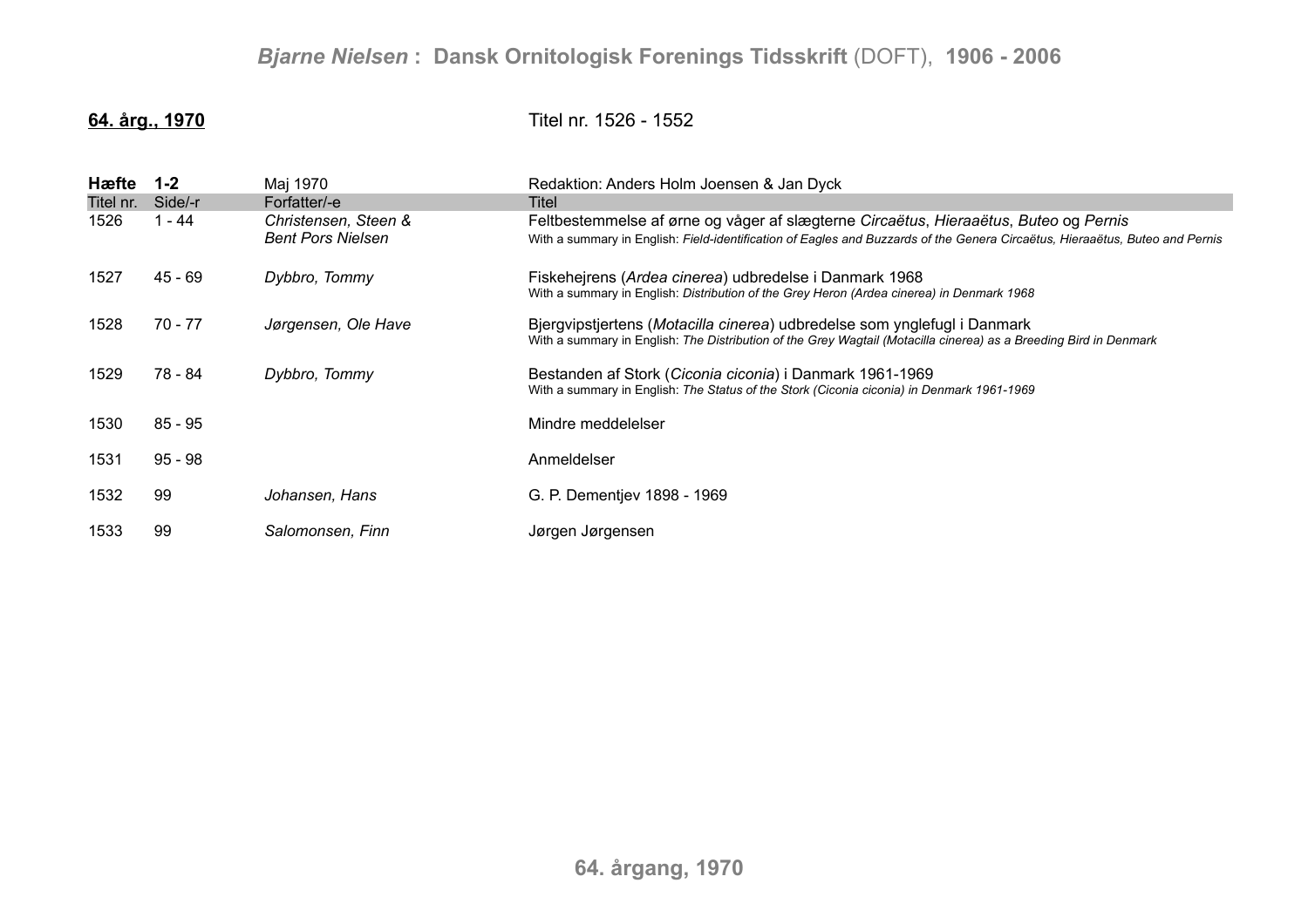## *Bjarne Nielsen* **: Dansk Ornitologisk Forenings Tidsskrift** (DOFT), **1906 - 2006**

| Hæfte 3   |             | Oktober 1970                                                  | Redaktion: Anders Holm Joensen & Jan Dyck                                                                                                                                                                   |
|-----------|-------------|---------------------------------------------------------------|-------------------------------------------------------------------------------------------------------------------------------------------------------------------------------------------------------------|
| Titel nr. | Side/-r     | Forfatter/-e                                                  | Titel                                                                                                                                                                                                       |
| 1534      | $100 - 103$ | Salomonsen, Finn                                              | Helge Volsøe, 25. september 1908-3. marts 1968                                                                                                                                                              |
| 1535      | 104 - 112   | Andersen, Ole G. Norden                                       | Ornithologiske observationer på 5. Pearyland expeditionen sommeren 1968, med et tilbageblik<br>With a summary in English: Ornithological observations on the 5th Pearyland Expedition in the Summer 1968    |
| 1536      | $113 - 117$ | Mortensen, Poul Hald                                          | A New Subspecies of the Senegal Firefinch (Lagonosticta senegale (L.)) from West Africa<br>Med et dansk resumé: En ny underart af Amarant (Lagnosticta senegala (L.)) fra Vestafrika                        |
| 1537      | 118 - 126   | Rabøl, Jørgen                                                 | Transformation of Colour Degrees to Number of Jumps Using the Emlen Orientation Technique<br>Med et dansk resumé: Forholdet mellem farvegrad og antallet af opspring i orienteringsforsøg med Emlens teknik |
| 1538      | 126 - 151   | Dyck, Jan, J. Ramsøe Jacobsen,<br>Erik Kramshøj & Jørgen Rabø | Rapport fra sjældenhedsudvalget med oversigt over godkendte forekomster 1965-69<br>With a summary in English: Report of the Rarity-Committee for 1965-69                                                    |
| 1539      | 152 - 162   | <b>Bloch, Dorete</b>                                          | Knopsvanen (Cygnus olor) som kolonifugl i Danmark<br>With a summary in English: The Mute Swan (Cygnus olor) Breeding in Colony in Denmark                                                                   |
| 1540      | 163 - 193   | Mortensen, Poul Hald                                          | Lille Gråsisken (Carduelis flammea cabaret (Müller)) som ynglefugl i Danmark<br>With a summary in English: Lesser Redpoll (Carduelis flammea cabaret (Müller)) as a Breeding Bird in Denmark                |
| 1541      | 193 - 199   |                                                               | Mindre meddelelser                                                                                                                                                                                          |
| 1542      | 199 - 204   |                                                               | Anmeldelser                                                                                                                                                                                                 |